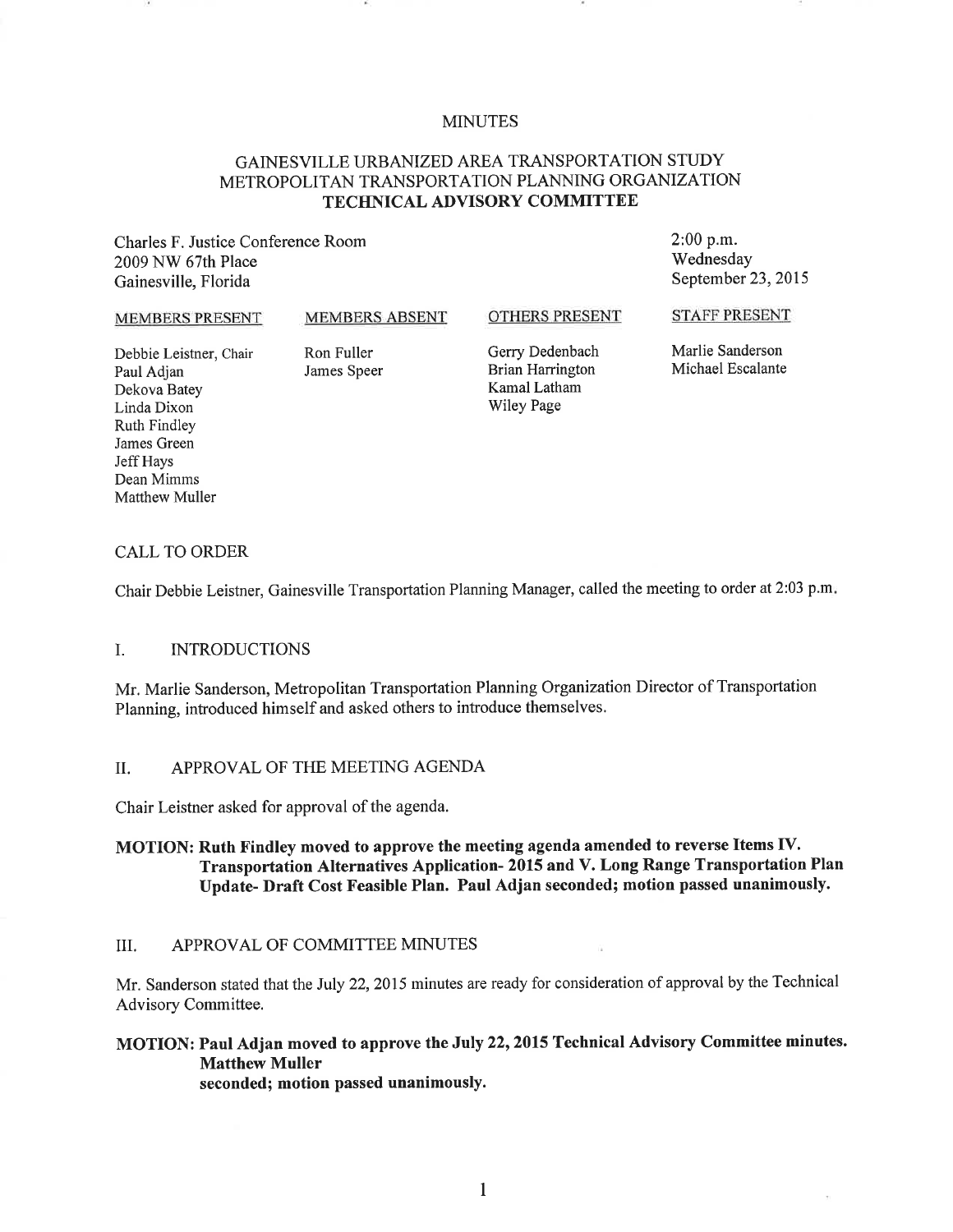### V. LONG RANGE TRANSPORTATION PLAN UPDATE-DRAFT COST FEASIBLE PLAN

Mr. Sanderson stated that the consultant is present to discuss the draft Cost Feasible Plan projects. He and Mr. Wiley Page, Atkins Group Manager, discussed the draft Cost Feasible Plan projects and answered questions.

Mr. Gerry Dedenbach, Causseaux, Hewett & Walpole Vice President, discussed a meeting with the Florida Department of Transportation Secretary and local business and government officials.

Chair Leistner, Mr. Dedenbach and Mr. James Green, Florida Department of Transportation Transportation Specialist, discussed Local Roadway-State Roadway jurisdiction exchanges.

- MOTION: Paul Adjan moved to recommend that the Metropolitan Transportation Planning Organization request that the Florida Department of Transportation investigate the feasibility of a jurisdiction exchange of the SW 62nd Boulevard corridor (from State Road 24/Archer Road to State Road 26/Newberry Road) for a State Road, such as State Road 26A/SW 2nd Avenue or another State Road within the Gainesville city limits. Dean Mimms seconded; motion passed 5 to 4.
- MOTION: Linda Dixon moved to recommend that the Metropolitan Transportation Planning Organization approve the Year 2040 Cost Feasible Plan projects in Exhibit 1. Jeff Hays seconded; motion passed unanimously.

## IV. TRANSPORTATION ALTERNATIVES APPLICATION-2015

Mr. Sanderson stated that FDOT has requested that any new Transportation Alternative Program applications be submitted by December 4, 2015. He reported that the highest ranked unfunded project is the West University Avenue Multimodal Emphasis Corridor bikeway/sidewalk and enhanced pedestrian crossings between Gale Lemerand Drive and West 13th Street project.

MOTION: Jeff Hays moved to recommend that the Metropolitan Transportation Planning Organization approve the submission of a Transportation Alternatives Program application prepared by City of Gainesville staff for the West University Avenue Multimodal Emphasis Corridor bikeway/sidewalk and enhanced pedestrian crossings between Gale Lemerand Drive and West 13th Street. Ruth Findley seconded; motion passed unanimously.

## VI. INFORMATION ITEMS

Mr. Sanderson announced he would be retiring in January 2016.

## ADJOURNMENT

The meeting was adjourned at 3:45 p.m.

 $20/2016$ 

t:\mike\em16\tac\minutes\sep23tac.doc

Debble Leistner, Chair